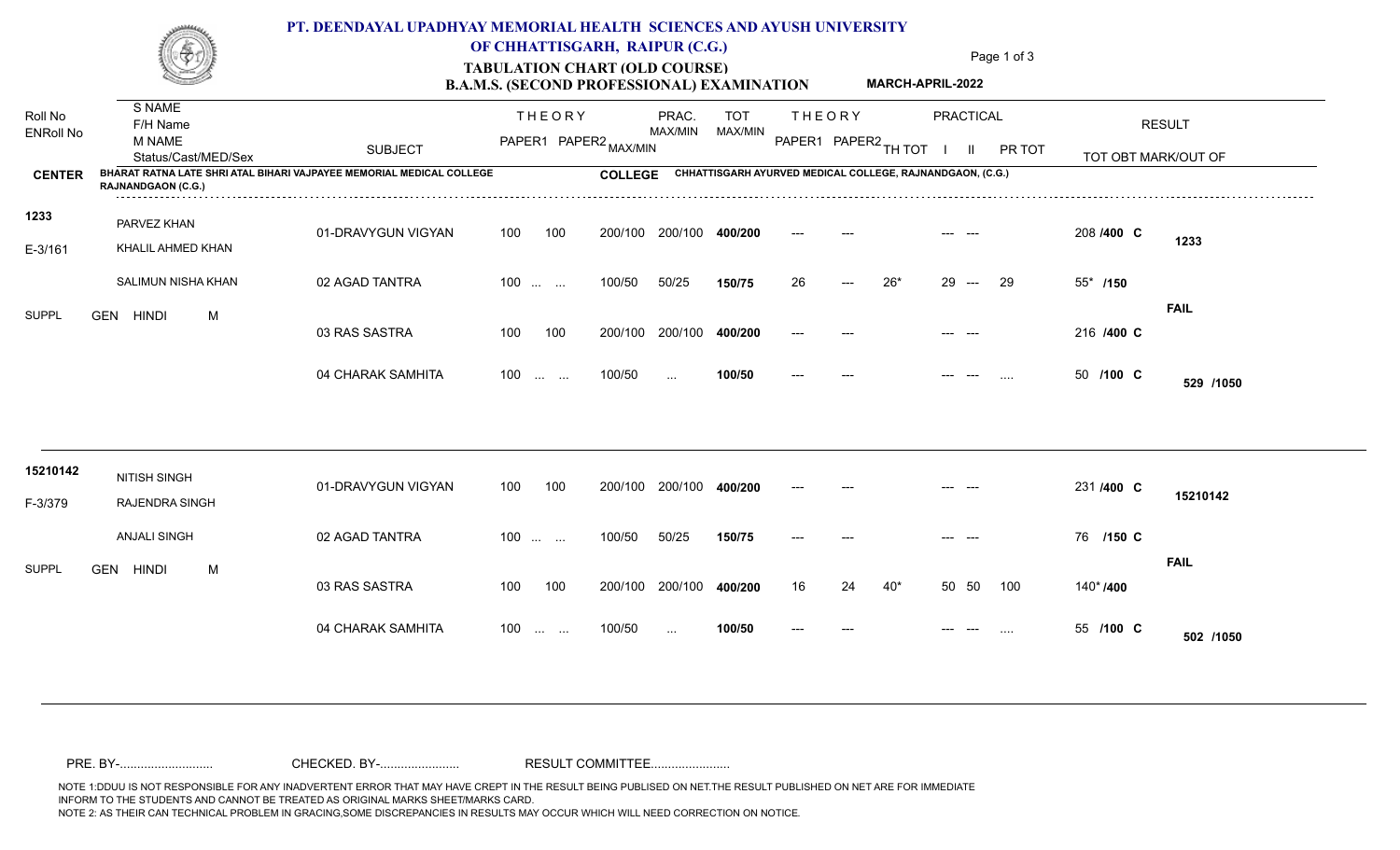

### **PT. DEENDAYAL UPADHYAY MEMORIAL HEALTH SCIENCES AND AYUSH UNIVERSITY**

## TABULATION CHART (OLD COURSE) Page 2 of 3 **OF CHHATTISGARH, RAIPUR (C.G.)**

**MARCH-APRIL-2022**

# **B.A.M.S. (SECOND PROFESSIONAL) EXAMINATION**

| Roll No<br><b>ENRoll No</b> | S NAME<br>F/H Name<br>M NAME<br>Status/Cast/MED/Sex                                               | <b>SUBJECT</b>     | <b>THEORY</b><br>PAPER1 PAPER2 MAX/MIN   | PRAC.<br>MAX/MIN                                          | <b>TOT</b><br>MAX/MIN | <b>THEORY</b><br>PAPER1 PAPER2 TH TOT | PRACTICAL<br>PR TOT<br>H                                    | <b>RESULT</b><br>TOT OBT MARK/OUT OF |
|-----------------------------|---------------------------------------------------------------------------------------------------|--------------------|------------------------------------------|-----------------------------------------------------------|-----------------------|---------------------------------------|-------------------------------------------------------------|--------------------------------------|
| <b>CENTER</b>               | BHARAT RATNA LATE SHRI ATAL BIHARI VAJPAYEE MEMORIAL MEDICAL COLLEGE<br><b>RAJNANDGAON (C.G.)</b> |                    | <b>COLLEGE</b>                           | CHHATTISGARH AYURVED MEDICAL COLLEGE, RAJNANDGAON, (C.G.) |                       |                                       |                                                             |                                      |
| 16210040<br>G-3/0019        | RIJVAN ANSARI<br><b>SHAIKH ANSAN</b>                                                              | 01-DRAVYGUN VIGYAN | 100<br>100                               | 200/100<br>200/100                                        | 400/200               |                                       |                                                             | 230 /400 C<br>16210040               |
| <b>SUPPL</b>                | <b>SHAHIDA</b>                                                                                    | 02 AGAD TANTRA     | $100$                                    | 100/50<br>50/25                                           | 150/75                | 24                                    | $24*$<br>29<br>29<br>$\hspace{0.1em} \ldots \hspace{0.1em}$ | $53*$ /150<br><b>FAIL</b>            |
|                             | M<br><b>GEN HINDI</b>                                                                             | 03 RAS SASTRA      | 100<br>100                               | 200/100<br>200/100                                        | 400/200               | 12<br>23                              | $35*$<br>51 50<br>101                                       | 136*/400                             |
|                             |                                                                                                   | 04 CHARAK SAMHITA  | 100<br><b>Service Control</b>            | 100/50<br>$\cdots$                                        | 100/50                |                                       | $\sim$ $\sim$ $\sim$                                        | 58 /100 C<br>477 /1050               |
| 17210115<br>H-3/05123       | <b>VIMAL BHAGAT</b><br>MANGLESHWAR RAM BHAGAT                                                     | 01-DRAVYGUN VIGYAN | 100<br>100                               | 200/100<br>200/100                                        | 400/200               |                                       |                                                             | 249 /400 C<br>17210115               |
|                             | <b>SUNITA BHAGAT</b>                                                                              | 02 AGAD TANTRA     | $100$                                    | 50/25<br>100/50                                           | 150/75                |                                       |                                                             | 76 /150 C<br><b>PASS</b>             |
| <b>SUPPL</b>                | M<br><b>ST</b><br><b>HINDI</b>                                                                    | 03 RAS SASTRA      | 100<br>100                               | 200/100<br>200/100                                        | 400/200               |                                       |                                                             | 241 /400 C                           |
|                             |                                                                                                   | 04 CHARAK SAMHITA  | 100<br>$\sim 10^{-1}$ and $\sim 10^{-1}$ | 100/50<br>$\cdots$                                        | 100/50                | 50                                    | 50                                                          | 50 /100<br>616 /1050                 |

NOTE 1:DDUU IS NOT RESPONSIBLE FOR ANY INADVERTENT ERROR THAT MAY HAVE CREPT IN THE RESULT BEING PUBLISED ON NET.THE RESULT PUBLISHED ON NET ARE FOR IMMEDIATE INFORM TO THE STUDENTS AND CANNOT BE TREATED AS ORIGINAL MARKS SHEET/MARKS CARD. NOTE 2: AS THEIR CAN TECHNICAL PROBLEM IN GRACING,SOME DISCREPANCIES IN RESULTS MAY OCCUR WHICH WILL NEED CORRECTION ON NOTICE. PRE. BY-........................... CHECKED. BY-....................... RESULT COMMITTEE.......................